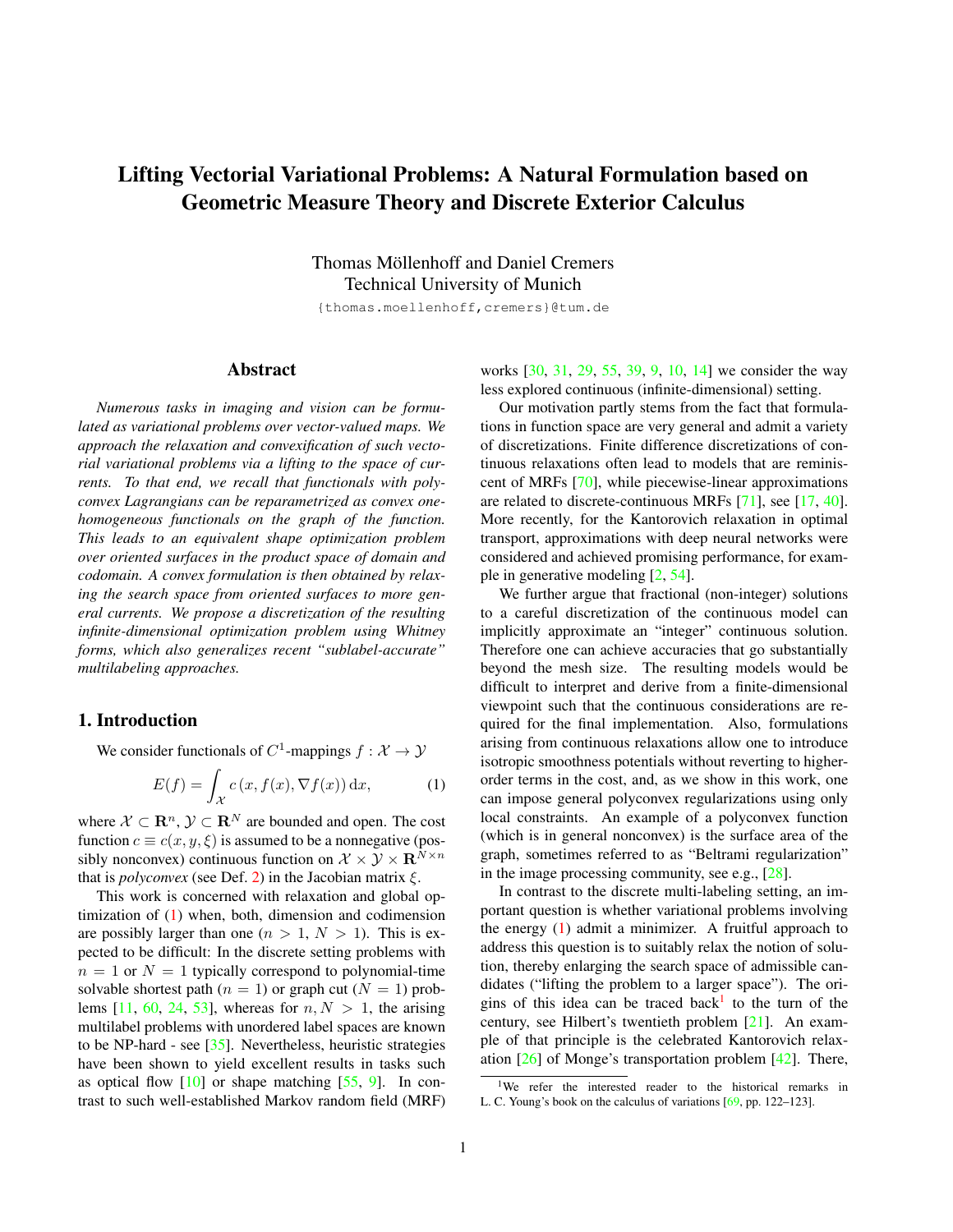<span id="page-1-0"></span>the search over maps  $f : \mathcal{X} \to \mathcal{Y}$  is relaxed to one over probability measures on the product space  $X \times Y$ . Each map can be identified in that extended space with a measure concentrated on its graph. Existence of optimal transportation plans follows directly due to good compactness properties of the larger space. Furthermore, the nonlinearly constrained and nonconvex optimization problem is transformed into one of linear programming, leading to rich duality theories and fast numerical algorithms [\[47\]](#page-9-10).

One may ask whether the relaxed solution in the extended space has certain regularity properties, for example whether it is the graph of a (sufficiently regular) map and thus can be considered a solution to the original ("unlifted") problem. In the case of optimal transport, such regularity theory can be guaranteed under some assumptions [\[63,](#page-9-11) [52\]](#page-9-12). Establishing existence and regularity for problems in which the cost additionally depends on the Jacobian (for example minimal surface problems) has been a driving factor in the development of geometric measure theory, see [\[44\]](#page-9-13) for an introduction. In this work, we will use ideas from geometric measure theory to pursue the above relaxation and lifting principle for the energy  $(1)$ . The main idea is to reformulate the original variational problem as a shape optimization problem over oriented manifolds representing the graph of the map  $f: \mathcal{X} \to \mathcal{Y}$  in the product space  $\mathcal{X} \times \mathcal{Y}$ . To obtain a convex formulation we enlarge the search space from oriented manifolds to currents.

# 1.1. Related Work

A common strategy to solve problems involving [\(1\)](#page-0-0) is to revert to local gradient descent minimization based on the Euler-Lagrange equations. But for nonconvex problems solutions might depend on the initialization and the computed stationary points may be quite suboptimal. Therefore, we pursue the aforementioned lifting of the energy  $(1)$  to currents. This lifting has been previously considered in geometric measure theory to establish the aforementioned existence and regularity theory for vectorial variational problems in a very broad setting, see e.g., [\[15,](#page-8-14) [16,](#page-8-15) [5\]](#page-8-16). In contrast to such impressive theoretical achievements, this paper is concerned with a discretization and implementation.

There is also a variety of related applied works. The paper [\[68\]](#page-9-14) tackles the problem of bijective and smooth shape matching using linear programming. Similar to the present work, the authors also look for graph surfaces in  $\mathcal{X} \times \mathcal{Y}$  but they consider the discrete setting and use a different notion of boundary operator. We study the continuous setting, but also our discrete formulation is quite different.

For  $N = 1$ , the proposed continuous formulation specializes to  $[1, 48]$  $[1, 48]$  $[1, 48]$ . To tackle the setting of  $N > 1$  in a memory efficient manner, Strekalovskiy *et al*. [\[58,](#page-9-16) [19,](#page-8-18) [59\]](#page-9-17) keep a collection of  $N$  surfaces with codimension one under the factorization assumption that  $\mathcal{Y} = \mathcal{Y}_1 \times \ldots \times \mathcal{Y}_N$ .

In contrast, we consider only one surface of codimension  $N$ , we do not require an assumption on  $\mathcal{Y}$ , our approach is applicable to a larger class of functionals and we expect it to yield a tighter relaxation. The lifting approaches [\[34,](#page-8-19) [20\]](#page-8-20) also tackle vectorial problems by considering the full product space, but are limited to total variation regularization (with the former allowing  $Y$  to be a manifold). The recent work [\[67\]](#page-9-18) is most related to the present one, however their relaxation considers a specific instance of [\(1\)](#page-0-0). Moreover, the above works are based on finite difference discretizations of the continuous model. In contrast, the proposed discretization using discrete exterior calculus yields solutions beyond the mesh accuracy as in recent sublabel-accurate approaches. The latter are restricted to  $N = 1$  [\[41,](#page-9-19) [40\]](#page-9-6) or total variation regularization [\[33\]](#page-8-21). Recent works also include extensions to total generalized variation or Laplacian regularization [\[57,](#page-9-20) [64,](#page-9-21) [36\]](#page-8-22).

Recent approaches in shape analysis [\[56,](#page-9-22) [62,](#page-9-23) [61\]](#page-9-24) also operate in the product space  $X \times Y$ . However, these are based on local minimizations of the Gromov-Wasserstein distance [\[37\]](#page-9-25) and spectral variants thereof [\[38\]](#page-9-26) which leads to (nonconvex) quadratic assignment problems. While the goal to find a smooth (possibly bijective) map is similar, the formulations appear to be quite different. To alleviate the increased cost of the product space formulation, computationally efficient representations of densities in  $\mathcal{X} \times \mathcal{Y}$  have been studied in the context of functional maps [\[46,](#page-9-27) [51\]](#page-9-28).

## 2. Notation and Preliminaries

Throughout this paper we will introduce notions from geometric measure theory, as they are not commonly used in the vision community. While the subject is rather technical, our aim is to keep the presentation light and to focus on the geometric intuition and aspects which are important for a practical implementation. We invite the reader to consult chapter 4 in the book [\[44\]](#page-9-13) and the chapter on exterior calculus in [\[13\]](#page-8-23), which both contain many illuminating illustrations. For a more technical treatment we refer to [\[15,](#page-8-14) [32\]](#page-8-24).

In the following, we denote a basis in  $\mathbf{R}^{d}$  as  $\{e_{1}, \ldots, e_{d}\}$ with dual basis  $\{ {\mathrm d} x_1, \ldots, {\mathrm d} x_d \}$  where  ${\mathrm d} x_i : {\mathbf R}^d \to {\mathbf R}$  is the linear functional that maps every  $x = (x_1, \ldots, x_d)$  to the *i*th component  $x_i$ . Given an integer  $k \leq d$ ,  $I(d, k)$  are the multi-indices  $\mathbf{i} = (i_1, \dots, i_k)$  with  $1 \leq i_1 < \dots < i_k \leq d$ .

As we will consider *n*-surfaces in  $\mathcal{X} \times \mathcal{Y} \subset \mathbb{R}^{n+N}$ , most of the time we set  $d = n + N$  and  $k = n$ . To further simplify notation, we denote the basis vectors  $\{e_{n+1}, \ldots, e_{n+N}\}\$ by  $\{\varepsilon_1, \ldots, \varepsilon_N\}$  and similarly refer to the dual basis as  $\{dx_1, \ldots dx_n, dy_1, \ldots, dy_N\}$ . When it is clear from the context, we treat vectors  $e_i \in \mathbf{R}^n$  and  $\varepsilon_i \in \mathbf{R}^N$  in the sense that  $e_i \simeq (e_i, \mathbf{0}_N) \in \mathbf{R}^{n+N}, \varepsilon_i \simeq (\mathbf{0}_n, \varepsilon_i) \in \mathbf{R}^{n+N}.$  As an example, for  $\nabla f(x) \in \mathbf{R}^{N \times n}$  we can define the expression  $e_i + \nabla f(x)e_i$  and read it as  $(e_i, \nabla f(x)e_i) \in \mathbf{R}^{n+N}$ .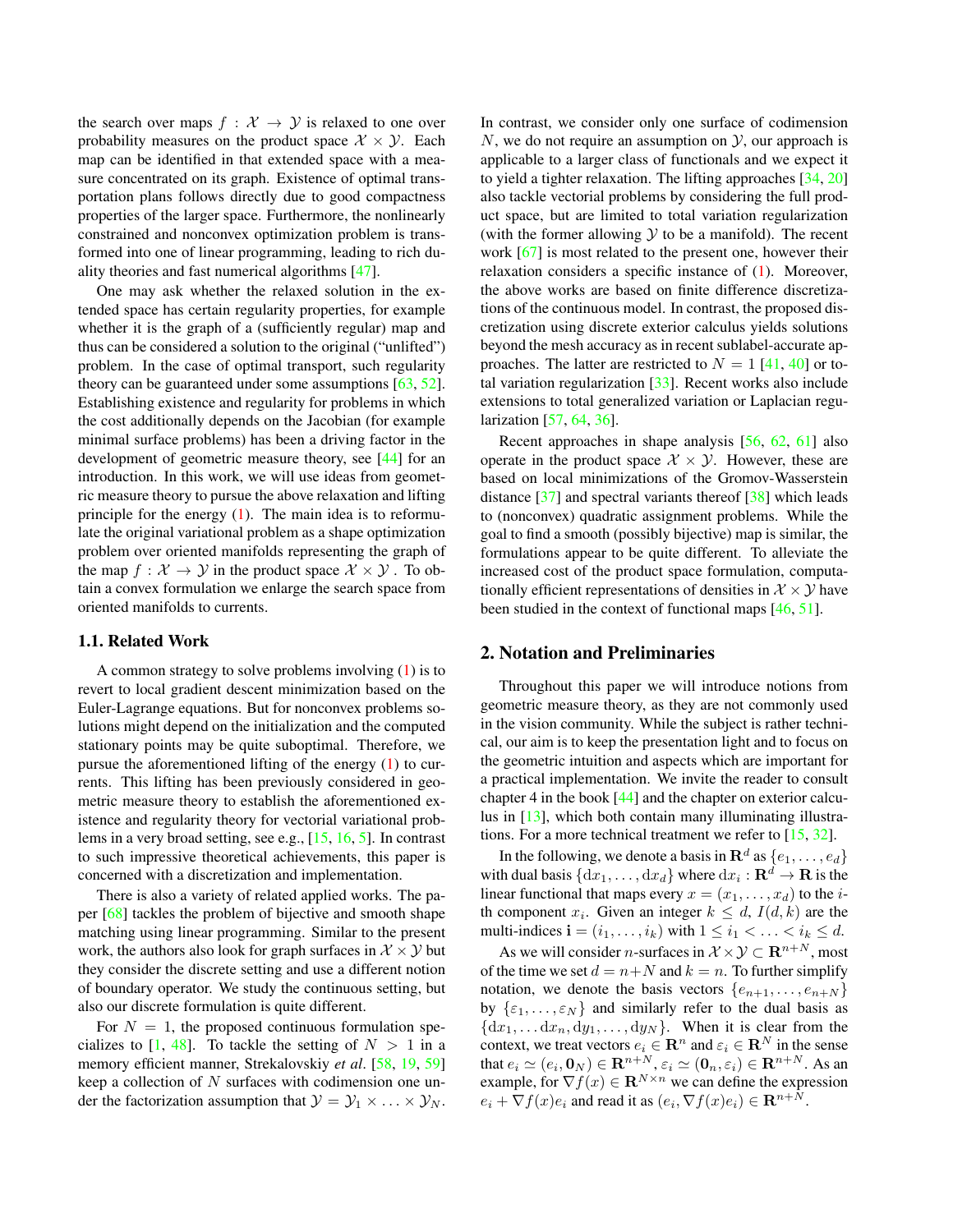#### <span id="page-2-5"></span>2.1. Convex Analysis

The extended reals are denoted by  $\overline{\mathbf{R}} = \mathbf{R} \cup \{+\infty\}$ . For a finite-dimensional real vector space V and  $\Psi : V \to \overline{\mathbf{R}}$ we denote the convex conjugate as  $\Psi^* : V^* \to \overline{\mathbf{R}}$  and the biconjugate as  $\Psi^{**} : V \to \overline{\mathbf{R}}$ .  $\Psi^{**}$  is the largest lowersemicontinuous convex function below Ψ. In our notation, for functions with several arguments, the conjugate is always taken only in the last argument. As a general reference to convex analysis, we refer the reader to the books [\[23,](#page-8-25) [50\]](#page-9-29).

## 2.2. Multilinear Algebra

The formalism of multi-vectors we introduce in this section is central to this work, as the idea of the relaxation is to represent the oriented graph of  $f$  by a  $k$ -vectorfield (more precisely: a k-current) in the product space  $X \times Y$ . Basically, one can multiply  $v_i \in \mathbf{R}^d$  to obtain an object

<span id="page-2-1"></span>
$$
v = v_1 \wedge \ldots \wedge v_k, \qquad (2)
$$

called a *simple* k-vector in  $\mathbb{R}^d$ . The geometric intuition of simple  $k$ -vectors is, that they describe the  $k$ -dimensional space spanned by the  $\{v_i\}$ , together with an orientation and the area of the parallelotope given by the  $\{v_i\}$ . Thus, simple k-vectors can be thought of oriented parallelotopes as shown in orange in Fig. [1.](#page-2-0) In general,  $k$ -vectors are defined to be formal sums

$$
v = \sum_{\mathbf{i} \in I(d,k)} v^{\mathbf{i}} \cdot e_{\mathbf{i}_1} \wedge \ldots \wedge e_{\mathbf{i}_k} = \sum_{\mathbf{i} \in I(d,k)} v^{\mathbf{i}} \cdot e_{\mathbf{i}}, \qquad (3)
$$

for coefficients  $v^i \in \mathbf{R}$ . They form the vector space  $\mathbf{\Lambda}_k \mathbf{R}^d$ , which has dimension  $\binom{d}{k}$ .

The dual space  $\Lambda^k \mathbf{R}^d$  of k-covectors is defined analogously, with  $\langle dx_i, e_j \rangle = \delta_{ij}$ . We define for two k-vectors (and also for *k*-covectors)  $v = \sum_i v_i e_i$ ,  $w = \sum_i w_i e_i$  and inner product  $\langle v, w \rangle = \sum_{\mathbf{i}} v_{\mathbf{i}} w_{\mathbf{i}}$  and norm  $|v| = \sqrt{\langle v, v \rangle}$ .

*k*-vectors (elements of  $\Lambda_k \mathbf{R}^d$ ) are called *simple*, if they can be written as the *wedge product* of 1-vectors as in [\(2\)](#page-2-1). Unfortunately, for  $1 < k < d-1$ , not all k-vectors are simple and the set of simple k-vectors is a nonconvex cone in  $\Lambda_k \mathbf{R}^d$ , called the Grassmann cone [\[7\]](#page-8-26). This is one aspect why the setting of  $n > 1$  and  $N > 1$  is more challenging.

Later on, we will consider a relaxation from the nonconvex set of simple k-vectors to general k-vectors. Naturally, for the relaxation to be good, we want the convex energy to be *as large as possible* on non-simple k-vectors. For the Euclidean norm, a good convex extension is the *mass* norm

<span id="page-2-3"></span>
$$
||v|| = \inf \left\{ \sum_{i} |\xi_i| : \xi_i \text{ are simple}, v = \sum_{i} \xi_i \right\}.
$$
 (4)

The dual norm is the *comass* norm given by:

$$
||w||^* = \sup \left\{ \langle w, v \rangle : v \text{ is simple }, |v| \le 1 \right\}. \tag{5}
$$

The mass norm can be understood as the largest norm that agrees with the Euclidean norm on simple k-vectors.

<span id="page-2-0"></span>

Figure 1: Illustration for the setting of  $n = 2$ ,  $N = 1$ . The graph  $\mathcal{G}_f$  of the  $C^1$ -map  $f : \mathcal{X} \to \mathcal{Y}$  is a smooth oriented manifold embedded in the product space  $\mathcal{X} \times \mathcal{Y}$ . The tangent space at  $z = (x, f(x))$  is spanned by the simple *n*vector  $(e_1 + \xi e_1) \wedge ... \wedge (e_n + \xi e_n) \in \Lambda_n \mathbb{R}^{n+N}$ , where  $\xi = \nabla f(x) \in \mathbf{R}^{N \times n}$  is the Jacobian.

### 3. Lifting to Graphs in the Product Space

With the necessary preliminaries in mind, our goal is now to reparametrize the original energy  $(1)$  to the graph  $\mathcal{G}_f \subset \mathcal{X} \times \mathcal{Y}$ . As shown in Fig. [1,](#page-2-0) the graph is an oriented n-dimensional manifold in the product space with global parametrization  $u(x) = (x, f(x))$ .

**Definition 1** (Orientation). *If*  $M \subset \mathbb{R}^d$  *is a k-dimensional smooth manifold in* R<sup>d</sup> *(possibly with boundary), an orien-* $\boldsymbol{t}$ *ation of*  ${\cal M}$  *is a continuous map*  $\tau_{\cal M}: {\cal M} \to \boldsymbol \Lambda_k \mathbf{R}^d$  such *that*  $\tau_{\mathcal{M}}(z)$  *is a simple k-vector with unit norm that spans the tangent space*  $T_zM$  *at every point*  $z \in M$ *.* 

From differential geometry we know that the tangent space  $T_z \mathcal{G}_f$  at  $z = (x, f(x))$  is spanned by  $\partial_i u(u^{-1}(z)) =$  $e_i + \nabla f(x)e_i$ . Therefore, an orientation of  $\mathcal{G}_f$  is given by

<span id="page-2-4"></span>
$$
\tau_{\mathcal{G}_f}(z) = \frac{M(\nabla f(\pi_1 z))}{|M(\nabla f(\pi_1 z))|},\tag{6}
$$

where the map  $M: \mathbf{R}^{N \times n} \to \Lambda_n \mathbf{R}^{n+N}$  is given by

<span id="page-2-2"></span>
$$
M(\xi) = (e_1 + \xi e_1) \wedge \ldots \wedge (e_n + \xi e_n), \tag{7}
$$

and  $\pi_1 : \mathcal{X} \times \mathcal{Y} \to \mathcal{X}$  is the canonical projection onto the first argument. In order to derive the reparametrization, we have to connect a simple *n*-vector (representing an oriented tangent plane of the graph) with the Jacobian of the original energy. For that, we need an inverse of the map given in [\(7\)](#page-2-2).

To derive such an inverse, we first introduce further helpful notations. For  $\mathbf{i} \in I(m, l)$  we denote by  $\mathbf{i} \in I(m, m-l)$ the element which complements i in  $\{1, 2, \ldots, m\}$  in increasing order, denote  $\overline{0} = \{1, \ldots, m\}$  and 0 as the empty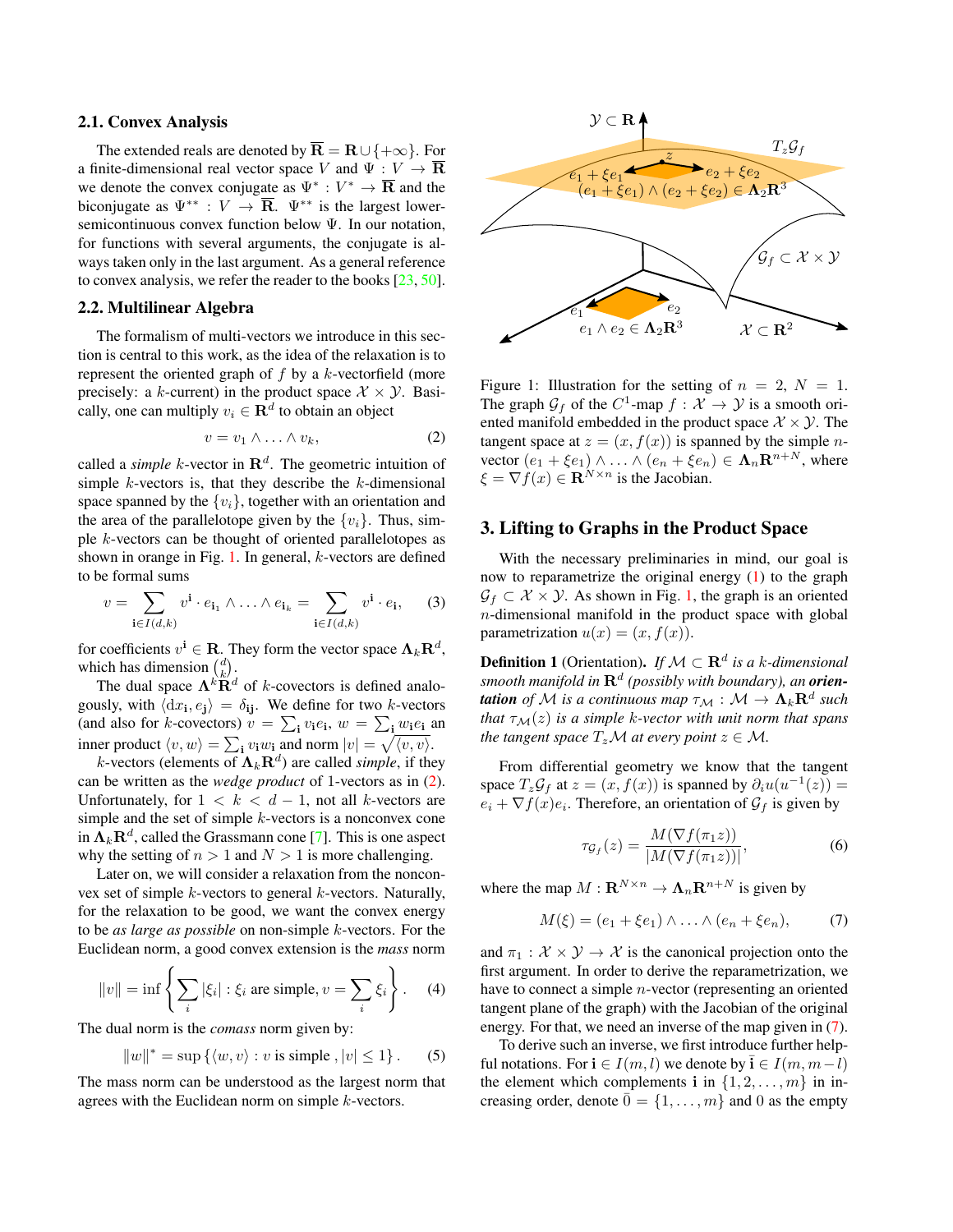<span id="page-3-9"></span>multi-index. Every  $v \in \Lambda_n \mathbf{R}^{n+N}$  can be written as

<span id="page-3-1"></span>
$$
v = \sum_{|\mathbf{i}| + |\mathbf{j}| = n} v^{\mathbf{i}, \mathbf{j}} e_{\mathbf{i}} \wedge \varepsilon_{\mathbf{j}}, \tag{8}
$$

where  $\mathbf{i} \in I(n, l)$ ,  $\mathbf{j} \in I(N, l')$ ,  $l + l' = n$ . To give an example, the  $\binom{5}{2} = 10$  coefficients of a 2-vector  $v \in \Lambda_2 \mathbb{R}^5$ according to the notation [\(8\)](#page-3-1) are:

$$
v^{0,0}
$$
  
\n
$$
v^{1,1} v^{2,1}
$$
  
\n
$$
v^{1,2} v^{2,2} v^{0,(1,2)}
$$
  
\n
$$
v^{1,3} v^{2,3} v^{0,(1,3)} v^{0,(2,3)},
$$
\n(9)

where we highlighted the  $N \times n$  coefficients with  $|\mathbf{j}| = 1$ . Now note that the vector  $v = M(\xi)$  is by construction a simple *n*-vector with first component  $v^{\overline{0},\overline{0}} = 1$ . To any  $v \in \Lambda_n \mathbf{R}^{n+N}$  with  $v^{\bar{0},0} = 1$  we associate  $\xi(v) \in \mathbf{R}^{N \times n}$ given by

<span id="page-3-2"></span>
$$
[\xi(v)]_{j,i} = (-1)^{n-i} v^{\bar{i},j}.
$$
 (10)

If and only if  $v \in \Lambda_n \mathbf{R}^{n+N}$  is simple with first component  $v^{0,0} = 1$  then  $v = M(\xi(v))$ . A proof is given in [\[18,](#page-8-27) Vol. I, Ch. 2.1, Prop. 1]. Thus, on the set of simple n-vectors with first component  $v^{\bar{0},0} = 1$ ,

$$
\Sigma_1 = \{ v \in \Lambda_n \mathbf{R}^{n+N} : v = M(\xi) \text{ for } \xi \in \mathbf{R}^{N \times n} \}, (11)
$$

the inverse of the map  $(7)$  is given by  $(10)$ .

Using the above notations, we can define a generalized notion of convexity, which essentially states that there is a convex reformulation on k-vectors.

**Definition 2** (Polyconvexity). *A map*  $c: \mathbf{R}^{N \times n} \to \overline{\mathbf{R}}$  *is polyconvex* if there is a convex function  $\bar{c}: \Lambda_n\mathbf{R}^{n+N} \to \overline{\mathbf{R}}$ *such that we have*

<span id="page-3-0"></span>
$$
c(\xi) = \bar{c}(M(\xi)) \quad \text{for all} \quad \xi \in \mathbf{R}^{N \times n}.\tag{12}
$$

*Equivalently one has that*  $c(\xi(v)) = \overline{c}(v)$  *for all*  $v \in \Sigma_1$ *. We also refer to the convex function*  $\bar{c}$  *as a polyconvex extension.*

In general, the polyconvex extension is not unique. Any convex function has an obvious polyconvex extension by  $(10)$ , but as discussed in the previous section we would like the convex extension to be as large as possible for  $v \notin \Sigma_1$ . The largest polyconvex extension which agrees with the original function on  $\Sigma_1$  can be formally defined using the convex biconjugate, but is often hard to explicitly compute. The mass norm [\(4\)](#page-2-3) corresponds to such a construction.

Nevertheless, given any polyconvex extension, we can now reparametrize the original energy [\(1\)](#page-0-0) on the oriented graph  $\mathcal{G}_f$ , as we show in the following central proposition.

**Proposition 1.** Let  $\bar{c}: \mathcal{X} \times \mathcal{Y} \times \Lambda_n \mathbf{R}^{n+N} \to \bar{\mathbf{R}}$  be a poly*convex extension of the original cost* c *in the last argument. Define the function*  $\Psi : \mathcal{X} \times \mathcal{Y} \times \Lambda_n \mathbf{R}^{n+N} \to \overline{\mathbf{R}}$ ,

<span id="page-3-7"></span>
$$
\Psi(z,v) = \begin{cases} v^{\bar{0},0}\bar{c}(\pi_1 z, \pi_2 z, v/v^{\bar{0},0}), & \text{if } v^{\bar{0},0} > 0, \\ +\infty, & \text{otherwise,} \end{cases}
$$
(13)

*where*  $\pi_1 : \mathcal{X} \times \mathcal{Y} \rightarrow \mathcal{X}$  *and*  $\pi_2 : \mathcal{X} \times \mathcal{Y} \rightarrow \mathcal{Y}$  *are the canonical projections onto the first and second argument. Then we can reparametrize* [\(1\)](#page-0-0) *as follows:*

<span id="page-3-8"></span><span id="page-3-3"></span>
$$
\int_{\mathcal{X}} c(x, f(x), \nabla f(x)) d\mathcal{L}^{n}(x)
$$
\n
$$
= \int_{\mathcal{G}_{f}} \Psi(z, \tau_{\mathcal{G}_{f}}(z)) d\mathcal{H}^{n}(z),
$$
\n(14)

*where the second integral is the standard Lebesgue integral with respect to the* n*-dimensional Hausdorff measure on*  $\mathbf{R}^{n+N}$  *restricted to the graph*  $\mathcal{G}_f$ *.* 

*Proof.* We directly calculate:

$$
\int_{\mathcal{X}} c(x, f(x), \nabla f(x)) d\mathcal{L}^n(x)
$$
\n(15)

$$
= \int_{\mathcal{X}} \Psi(x, f(x), M(\nabla f(x))) d\mathcal{L}^n(x)
$$
 (16)

<span id="page-3-5"></span><span id="page-3-4"></span>
$$
= \int_{\mathcal{G}_f} \Psi(z, M(\nabla f(\pi_1 z))) \, \frac{1}{|M(\nabla f(\pi_1 z))|} \mathrm{d} \mathcal{H}^n(z) \tag{17}
$$

<span id="page-3-6"></span>
$$
=\int_{\mathcal{G}_f} \Psi\left(z, \tau_{\mathcal{G}_f}(z)\right) d\mathcal{H}^n(z).
$$
\n(18)

The step from [\(15\)](#page-3-3) to [\(16\)](#page-3-4) uses that  $\bar{c}$  is a polyconvex extension (so that we can apply  $(12)$ ) and the fact that for  $v = M(\nabla f(x))$  we have  $v^{\overline{0},0} = 1$ . To arrive at [\(17\)](#page-3-5), an application of the area formula [\[32,](#page-8-24) Corollary 5.1.13] suf-fices and for [\(18\)](#page-3-6) we used positive one-homogenity of  $\Psi$ and the definition of  $\tau_{\mathcal{G}_f}$  in [\(6\)](#page-2-4). □

Interestingly, the function  $(13)$  is convex and onehomogeneous in the last argument, as it is the *perspective* of a convex function. However, the search space of oriented graphs of  $C<sup>1</sup>$  mappings is nonconvex. Therefore we relax from oriented graphs to the larger set of currents, which we will introduce in the following section. Since currents form a vector space, we therefore obtain a convex functional over a convex domain.

# 4. From Oriented Graphs to Currents

Throughout this section, let  $U \subset \mathbf{R}^d$  be an open set, which will later be a neighbourhood of  $X \times Y \subset \mathbb{R}^{n+N}$ , where  $X = cl(\mathcal{X}), Y = cl(\mathcal{Y})$  are the closures of  $\mathcal{X}, \mathcal{Y}$ . The main idea of our relaxation and the geometric intuitions of *pushforward* and *boundary* operator we introduce in this section are summarized in the following Fig. [2.](#page-4-0) Currents are defined in duality with differential forms, which we will briefly introduce in the following section.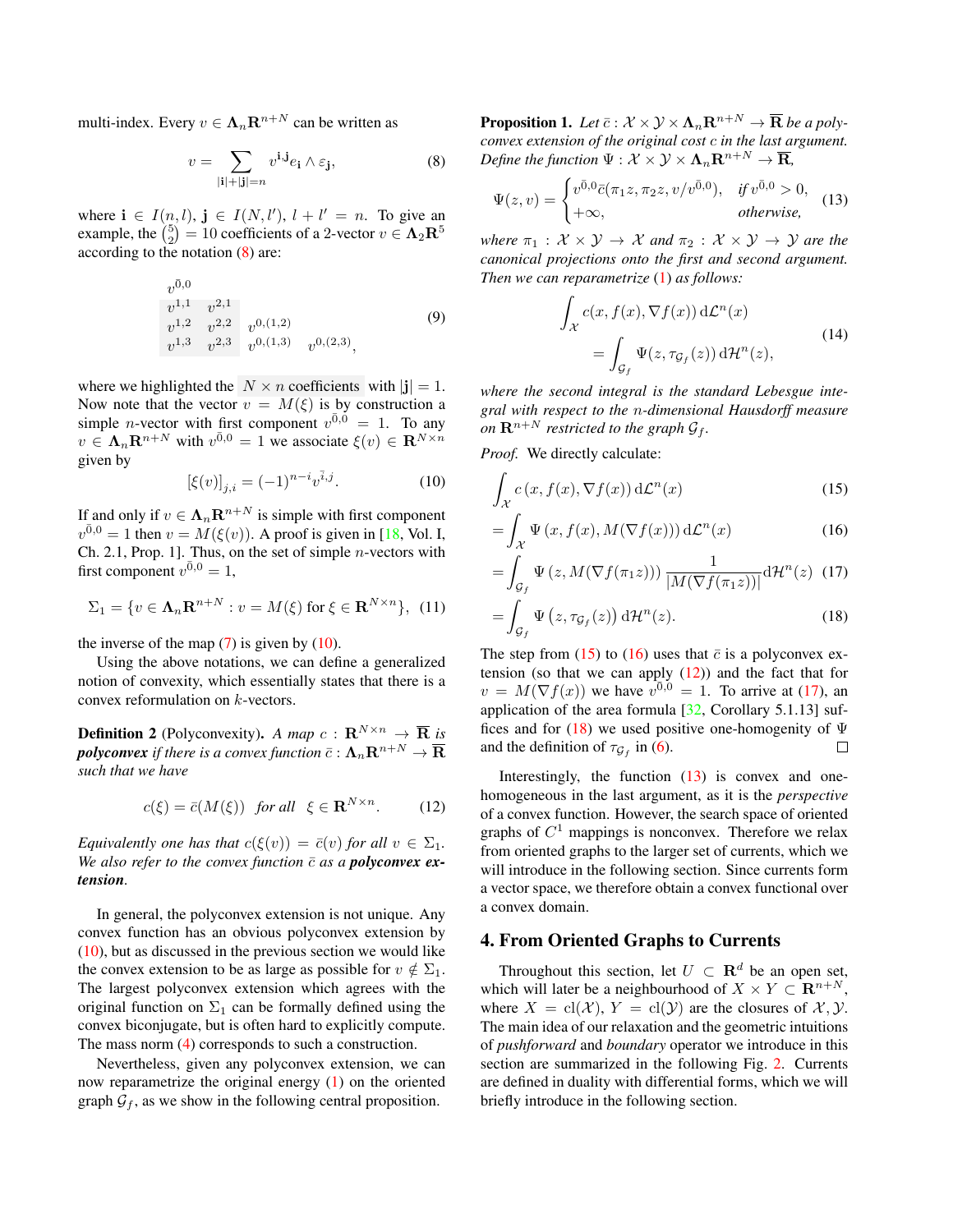<span id="page-4-0"></span>

(a) Graph of diffeomorphism  $f$  (b) Graph of function with jumps (c) "Stitched" graph (d) Current which is not a graph

Figure 2: The idea of our relaxation is to move from oriented graphs in the product space to the larger set of currents. These include oriented graphs as special cases, as shown in [\(a\).](#page-4-0) For a diffeomorphism, the pushforwards  $\pi_{1\sharp}T$ ,  $\pi_{2\sharp}T$  yield currents induced by domain and codomain, which will be a linear constraint in the relaxed problem. In  $(b)$  we show the current given by the graph of a discontinuous function. Since it has holes, the boundary operator  $\partial T$  has support inside the domain. We will constrain the support of the boundary to exclude such cases. [\(c\)](#page-4-0) Stitching jumps yields a current with vertical parts at the jump points, which corresponds to the limiting case in the perspective function [\(13\)](#page-3-7). To obtain an overall convex formulation, we will also allow currents [\(d\)](#page-4-0) which don't necessarily concentrate on the graph of a function.

#### 4.1. Differential Forms

A differential form of order  $k$  (short:  $k$ -form) is a map  $\omega: U \to \mathbf{\Lambda}^k\mathbf{R}^d$ . The *support* of a differential form  $\mathrm{spt}\,\omega$ is defined as the closure of  $\{z \in U : \omega(z) \neq 0\}$ . Integration of a  $k$ -form over an oriented  $k$ -dimensional manifold is defined by

<span id="page-4-1"></span>
$$
\int_{\mathcal{M}} \omega := \int_{\mathcal{M}} \langle \omega(z), \tau_{\mathcal{M}}(z) \rangle \, d\mathcal{H}^{k}(z). \tag{19}
$$

A notion of derivative for k-forms is the exterior derivative  $d\omega$ , which is a  $(k + 1)$ -form given by:

<span id="page-4-2"></span>
$$
\langle d\omega(z), v_1 \wedge \ldots \wedge v_{k+1} \rangle = \lim_{h \to 0} \frac{1}{h^{k+1}} \int_{\partial P} \omega, \qquad (20)
$$

where  $\partial P$  is the oriented boundary of the parallelotope spanned by the  $\{hv_i\}$  at point z. To get an intuition, note that for  $k = 0$  this reduces to the familiar directional derivative  $\langle d\omega(x), v_1 \rangle = \lim_{h \to 0} \frac{1}{h} \left( \omega(x + hv_1) - \omega(x) \right)$ . With [\(19\)](#page-4-1) and [\(20\)](#page-4-2) in mind, one sees why Stokes' theorem

<span id="page-4-3"></span>
$$
\int_{\mathcal{M}} d\omega = \int_{\partial \mathcal{M}} \omega.
$$
\n(21)

should hold intuitively. Given a map  $\pi : \mathbf{R}^d \to \mathbf{R}^q$ , the *pullback*  $\pi^{\sharp} \omega$  of the *k*-form  $\omega$  is determined by

$$
\langle \pi^{\sharp}\omega, v_1 \wedge \ldots \wedge v_k \rangle = \langle \omega \circ \pi, D_{v_1} \pi \wedge \ldots \wedge D_{v_k} \pi \rangle, \quad (22)
$$

where  $D_{v_i} \pi = \nabla \pi \cdot v_i$  and  $\nabla \pi \in \mathbf{R}^{q \times d}$  is the Jacobian.

# 4.2. Currents

Denote the space of smooth  $k$ -forms with compact support on U as  $\mathcal{D}^k(U)$ . *Currents* are elements of the dual space  $\mathcal{D}_k(U) = \mathcal{D}^k(U)'$ , i.e., linear functionals acting on differential forms. As shown in Fig.  $2a$ , an oriented  $k$ dimensional manifold  $\mathcal{M} \subset U$  induces a current by

$$
\llbracket \mathcal{M} \rrbracket(\omega) = \int_{\mathcal{M}} \omega.
$$
 (23)

However, since  $\mathcal{D}_k(U)$  is a vector space, not all elements look like k-dimensional manifolds, see Fig. [2d.](#page-4-0) The *boundary* of the k-current  $T \in \mathcal{D}_k(U)$  is the  $(k-1)$ -current  $\partial T \in \mathcal{D}_{k-1}(U)$  defined via the exterior derivative:

<span id="page-4-5"></span>
$$
\partial T(\omega) = T(d\omega), \text{ for all } \omega \in \mathcal{D}^{k-1}(U). \tag{24}
$$

Stokes' theorem  $(21)$  ensures that for currents which are given by k-dimensional oriented manifolds, the boundary of the current agrees with the usual notion, see Fig. [2b.](#page-4-0)

The *support* of a current, denoted by  $\text{spr } T$ , is the complement of the biggest open set  $V$  such that

$$
T(\omega) = 0 \text{ whenever } \text{spt}(\omega) \subset V. \tag{25}
$$

Given a map  $\pi$  :  $\mathbf{R}^d \to \mathbf{R}^q$  the *pushforward*  $\pi_\sharp T$  of the k-current  $T \in \mathcal{D}_k(U)$  is given by

$$
\pi_{\sharp} T(\omega) = T(\pi^{\sharp} \omega), \text{ for all } \omega \in \mathcal{D}^k(\mathbf{R}^q). \tag{26}
$$

Intuitively, it transforms the current using the map  $\pi$ , as il-lustrated in Fig. [2a.](#page-4-0) The *mass* of a current  $T \in \mathcal{D}_k(U)$  is

$$
\mathbb{M}(T) = \sup \left\{ T(\omega) : \omega \in \mathcal{D}^k(U), \|\omega(z)\|^* \le 1 \right\}, \tag{27}
$$

and as expected  $\mathbb{M}([\mathcal{M}]) = \mathcal{H}^k(\mathcal{M})$ . We denote the space of k-currents with finite mass and compact support by  $M_k(U)$ . These are *representable by integration*, meaning there is a measure  $||T||$  on U and a map  $\vec{T}: U \to \Lambda_k \mathbf{R}^d$ such that  $\|\vec{T}(z)\| = 1$  for  $\|T\|$ -almost all z such that

<span id="page-4-4"></span>
$$
T(\omega) = \int \langle \omega(z), \vec{T}(z) \rangle \, d\|T\|(z). \tag{28}
$$

The decomposition [\(28\)](#page-4-4) is crucial, and we will use it to define the relaxation in the next section.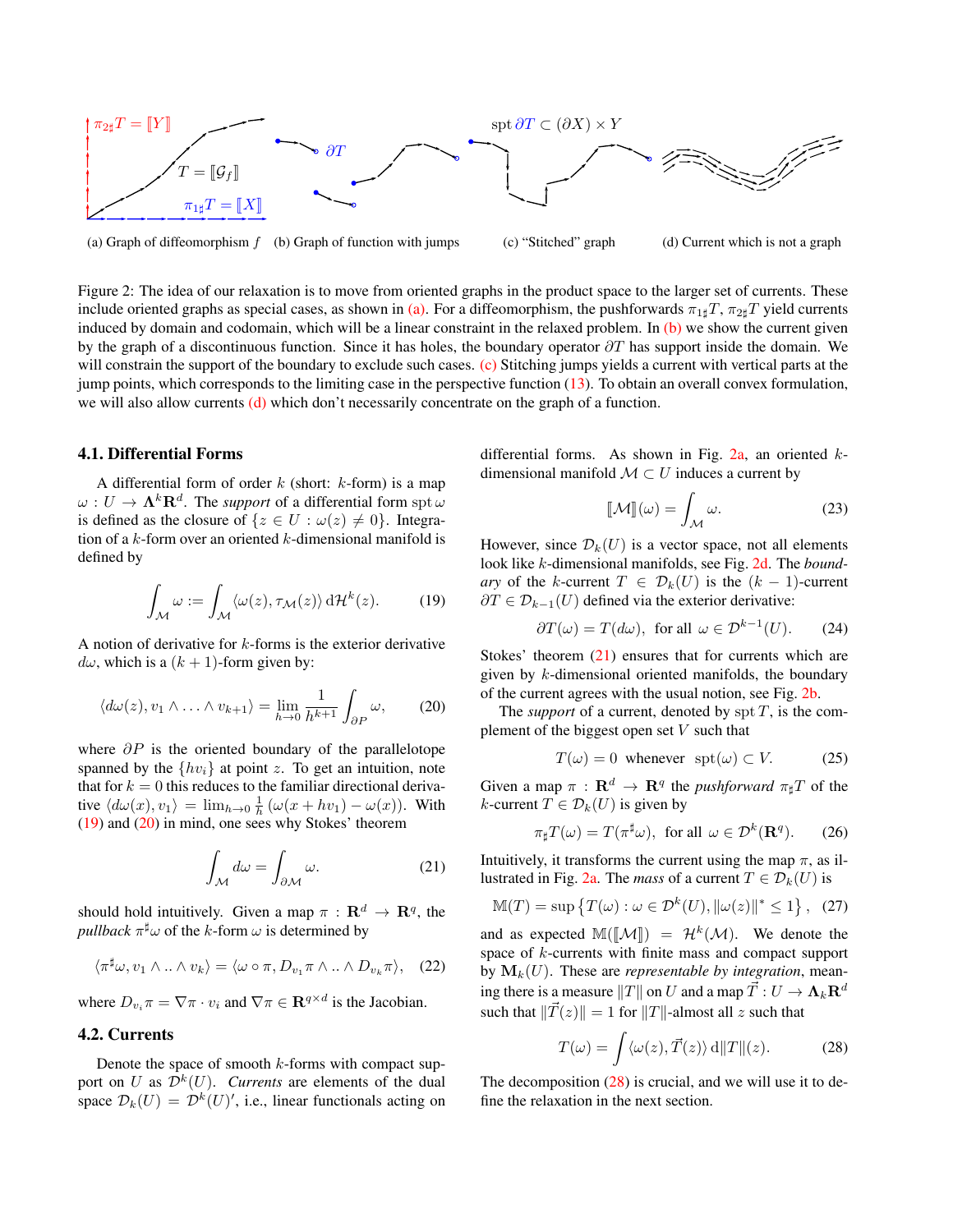#### <span id="page-5-5"></span>4.3. The Relaxed Energy

We lift the original energy  $(1)$  to the space of finite mass currents  $T \in M_n(U)$  with spt  $T \subset X \times Y$  as follows:

<span id="page-5-0"></span>
$$
\mathbf{E}(T) = \int \Psi^{**} \left( \pi_1 z, \pi_2 z, \vec{T}(z) \right) \, d||T||(z). \qquad (29)
$$

Since for  $T = [\mathcal{G}_f]$  we have  $\vec{T} = \tau_{\mathcal{G}_f}$ ,  $||T|| = \mathcal{H}^n \cup \mathcal{G}_f$  the desirable property  $\mathbf{F}(\mathcal{I} \cdot \mathcal{I}) = F(f)$  holds due to Prop. 1 desirable property  $\mathbf{E}(\llbracket \mathcal{G}_f \rrbracket) = E(f)$  holds due to Prop. [1.](#page-3-8)

Note that in [\(29\)](#page-5-0) we use the lower-semicontinuous regularization  $\Psi^{**}$  which extends [\(13\)](#page-3-7) at  $v^{\bar{0},0} = 0$  with the correct value. Interestingly, this point corresponds to the situation when the graph has vertical parts, which cannot occur for  $C<sup>1</sup>$  functions but can happen for general currents, see Fig. [2c.](#page-4-0) In [\[43\]](#page-9-30) it was shown that one can penalize such jumps in a way depending on the jump distance and direction. We will not consider such additional regularization due to space limitations, but remark that they could be integrated by adding further constraints to the following dual representation, which is a consequence of [\[18,](#page-8-27) Vol. II, Sec. 1.3.1, Thm. 2].

<span id="page-5-3"></span>**Proposition 2.** *For*  $T \in M_n(U)$  *with* spt  $T \subset X \times Y$ *, we have the dual representation*

<span id="page-5-4"></span>
$$
\mathbf{E}(T) = \sup_{\omega \in \mathcal{K}} T(\omega),\tag{30}
$$

*where the constraint is the closed and convex set*

$$
\mathcal{K} = \left\{ \omega \in C_c^0(U, \mathbf{\Lambda}^n \mathbf{R}^{n+N}) : \right. \n\Psi^*(\pi_1 z, \pi_2 z, \omega(z)) \le 0, \forall z \in X \times Y \right\}.
$$
\n(31)

The final relaxed optimization problem for [\(1\)](#page-0-0) reads

<span id="page-5-1"></span>
$$
\inf_{T \in \mathbf{M}_n(U)} \mathbf{E}(T), \text{ s.t. } \operatorname{spt} T \subset X \times Y, T \in \mathcal{C}. \tag{32}
$$

Depending on the kind of problem one wishes to solve, a different convex constraint set  $C$  should be considered. For example, in the case of variational problems with Dirichlet boundary conditions, we set

$$
\mathcal{C} = \{T : \pi_{1\sharp}T = [[X]], \partial T = S\},\qquad(33)
$$

where  $S \in M_{n-1}(U)$  is a given boundary datum. In case of Neumann boundary conditions, one constrains the support of the boundary to be zero inside the domain

$$
\mathcal{C} = \{ T : \pi_{1\sharp} T = [[X]], \text{ spt } \partial T \subset (\partial X) \times Y \}, \quad (34)
$$

to exclude surfaces with holes, but allow the boundary to be freely chosen on  $(\partial X) \times Y$ . In case  $n = N$ , one can also consider the constraint set

<span id="page-5-2"></span>
$$
\mathcal{C} = \{ T : \pi_{1\sharp} T = [[X]], \pi_{2\sharp} T = [[Y]],
$$
  
spt  $\partial T \subset \partial (X \times Y) \},$  (35)

where the additional pushforward constraint encourages bijectivity. Notice also the similarity of  $(32)$  together with [\(35\)](#page-5-2) to the Kantorovich relaxation in optimal transport.

Existence of minimizing currents to a similar problem as [\(32\)](#page-5-1) in a certain space of currents (*real flat chains*) is shown in [\[16,](#page-8-15) §3.9]. For dimension  $n = 1$  or codimension  $N = 1$ , the infimum is actually realized by a surface (*integral flat chain*) [\[16,](#page-8-15) §5.10, §5.12]. An adaptation of such theoretical considerations to our setting and conditions under which the relaxation is tight in the scenario  $n > 1$ ,  $N > 1$  is a major open challenge and left for future work.

## 5. Discrete Formulation

In this section we present an implementation of the continuous model [\(32\)](#page-5-1) using discrete exterior calculus [\[22\]](#page-8-28). We will base our discretization on cubes since they are easy to work with in high dimensions, but one could also use simplices. To define cubical meshes, we adopt some notations from computational homology [\[25\]](#page-8-29).

Definition 3 (Elementary interval and cube). *An elementary interval is an interval*  $I \subset \mathbf{R}$  *of the form*  $I = [l, l + 1]$ *or*  $I = \{l\}$  *for*  $l \in \mathbb{Z}$ *. Intervals that consist of a single point are degenerate. An elementary cube is given by a product*  $\kappa = I_1 \times \ldots \times I_d$ , where each  $I_i$  is an elementary interval. The set of elementary cubes in  $\mathbf{R}^{d}$  is denoted by  $K^{d}$ .

For  $\kappa \in K^d$ , denote by  $\dim \kappa \in \{1, \ldots, d\}$  the number of nondegenerate intervals. We denote  $\mathbf{i}(\kappa) \in I(d, \dim \kappa)$ as the multi-index referencing the nondegenerate intervals.

**Definition 4** (Cubical set). *A set*  $Q \subset \mathbf{R}^d$  *is a cubical set if it can be written as a finite union of elementary cubes.*

Let  $K_k^d(Q) = \{ \kappa \in K^d : \kappa \subset Q, \dim \kappa = k \}$  be the set of k-dimensional cubes contained in  $Q \subset \mathbb{R}^d$ . A map  $\phi: Q \to X \times Y$  will transform the cubical set to our domain. As we work with images, it will just be a mesh spacing, i.e., we set  $\phi(z) = (h_1 z_1, \dots, h_d z_d)$ .

Definition 5 (k-chains, k-cochains). *We denote the space* of finite formal sums of elements in  $K^d_k(Q)$  with real coeffi*cients as*  $C_k(Q)$ *, called (real)* k-chains. We denote the dual  $as \mathcal{C}_k(Q)^* = \mathcal{C}^k(Q)$  and call the elements k-cochains.

**Definition 6** (Boundary). *For*  $\kappa \in K^d_k(Q)$ , *denote the primary faces obtained by collapsing the* j*-th non-degenerate interval to the lower respectively upper boundary as*  $\kappa_j^-, \kappa_j^+ \in K_{k-1}^d$ . The **boundary** of an elementary cube  $\kappa \in K_k^d(Q)$  is the  $(k-1)$ -chain,

$$
\partial \kappa = \sum_{j=1}^{k} (-1)^{j-1} (\kappa_j^+ - \kappa_j^-) \in \mathcal{C}_{k-1}(Q). \tag{36}
$$

*The boundary operator is given by the extension to a linear map*  $\partial$  :  $C_k(Q) \rightarrow C_{k-1}(Q)$ .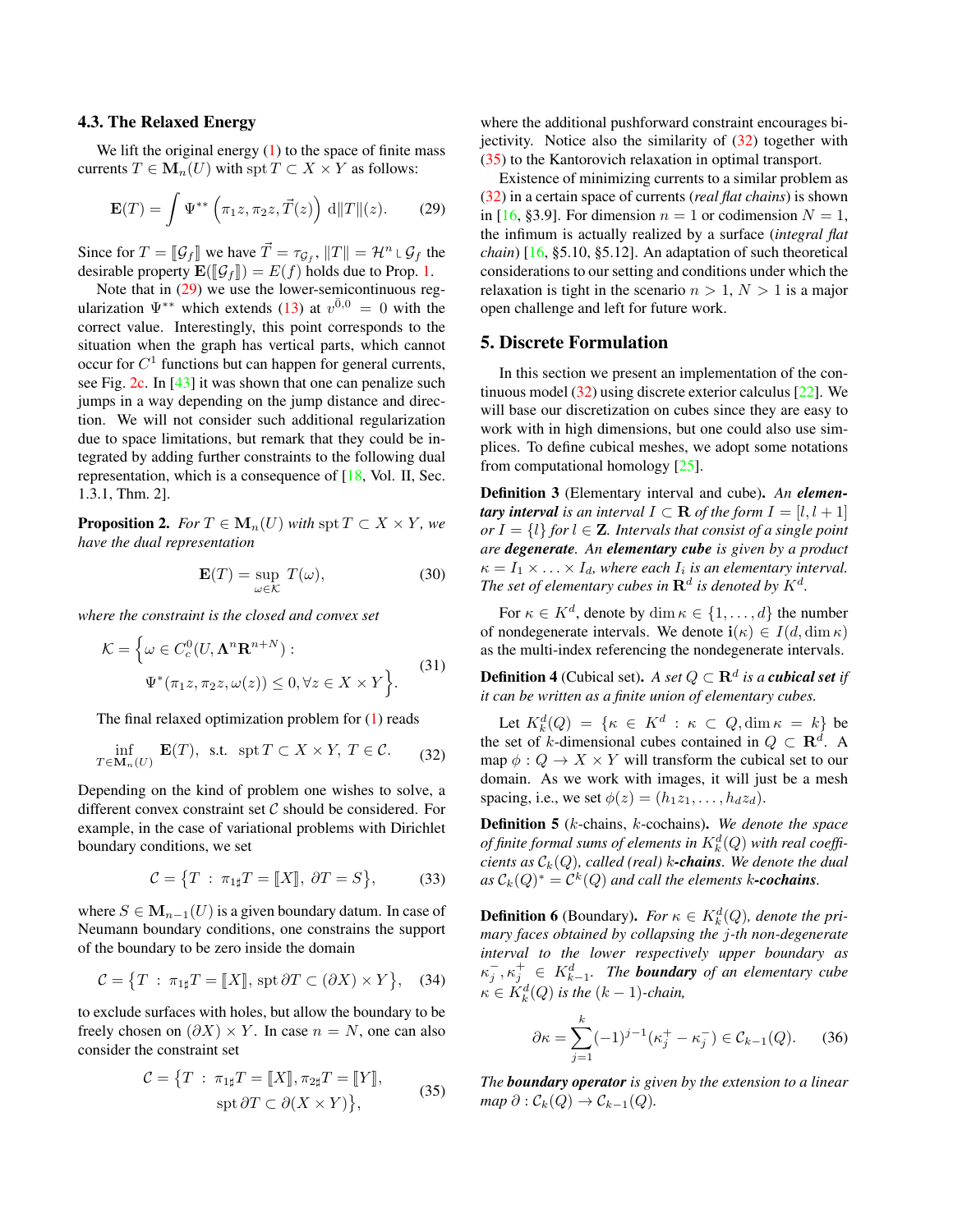<span id="page-6-4"></span><span id="page-6-2"></span>

Figure 3: Minimization of the *Brachistochrone* energy on a  $25 \times 14$  cubical set (gray squares). The proposed discretization yields a diffuse current (black vector field), whose center of mass (black, dashed) however is faithful to the analytical cycloid solution (orange) far beyond the mesh accuracy.

A k-chain  $T = \sum_{\kappa} T_{\kappa} \kappa \in C_k(Q)$  can be identified with a k-current  $T' \in \mathcal{D}_k(\mathcal{U})$  by  $T' = \sum_{\kappa} T_{\kappa} \phi_{\sharp} [\![\kappa]\!]$ . The above<br>discrete notion of boundary is defined in anglogy to the condiscrete notion of boundary is defined in analogy to the continuous definition [\(24\)](#page-4-5).

In our discretization, we will use the dual representation of the lifted energy from Prop. [2.](#page-5-3) To implement differential forms, we introduce an interpolation operator.

Definition 7 (Whitney map). *The Whitney map extends a*  $k$ -cochain  $\omega$  to a  $k$ -form  $(\overline{\mathbb{W}} \omega) : X \times Y \to \mathbf{\Lambda}^k \mathbf{R}^d$ ,

<span id="page-6-0"></span>
$$
(\mathbb{W}\omega)(x) = \sum_{\kappa \in K_k^d(Q)} \omega_\kappa \widehat{\mathbb{W}}(\phi^{-1}(x), \kappa), \qquad (37)
$$

*where*  $\omega_{\kappa} \in \mathbf{R}$  *are the coefficients of the k-cochain,* 

$$
\widehat{\mathbb{W}}(x,\kappa) = \mathrm{d}x_{\mathbf{i}(\kappa)} \prod_{i \in \mathbf{i}(\kappa)} \max\{0, 1 - |x_i - I_i(\kappa)|\}, \tag{38}
$$

*and*  $I_i(\kappa) \in \mathbf{Z}$  *is the element in the degenerate interval.* 

Interestingly, the Whitney map (for simplicial meshes) first appeared in [\[66,](#page-9-31) Eq. 27.12] but specializes to lowest-order Raviart-Thomas [\[49\]](#page-9-32) ( $k = 2, d = 3$ ) and Nédélec [\[45\]](#page-9-33) elements (for  $k = 1, d = 3$ ), see [\[3,](#page-8-30) [4\]](#page-8-31). Differential forms of type [\(37\)](#page-6-0) are called Whitney forms.

We also define a weighted inner product  $\langle \cdot, \cdot \rangle_{\phi}$  between chains and cochains by plugging the Whitney form associated to the k-cochain into the current corresponding to the  $k$ -chain. As both are constant on each  $k$ -cube, a quick calculation shows:  $\langle T, \omega \rangle_{\phi} = \sum_{\kappa} T_{\kappa} \omega_{\kappa} \mathcal{H}^{k}(\phi(\kappa))$ , where  $\mathcal{H}^{k}(\phi(\kappa))$  is simply the volume of the k-cube under the mesh spacing  $\phi$ .

Using the dual representation  $(30)$ , and approximating the current by a  $k$ -chain and the differential forms with

<span id="page-6-3"></span>

Finite differences Discrete exterior calculus

Figure 4: Total variation minimization. Top: The proposed DEC discretization yields solutions with better isotropy and sharper discontinuities. Bottom: In that stereo matching example, we enforce the continuous constraints  $\mathbb{W}\omega \in \mathcal{K}$ between the discretization points (here 8 *labels*), which leads to more precise (sublabel-accurate) solutions compared to the naive finite-difference approach.

 $k$ -cochains we arrive at the following finite-dimensional convex-concave saddle-point problem on  $Q \subset \mathbf{R}^{n+N}$ :

<span id="page-6-1"></span>
$$
\min_{T \in C_n(Q)} \max_{\omega \in C^n(Q)} \langle T, \omega \rangle_{\phi} + \langle \partial T - S, \varphi \rangle_{\phi},
$$
\n
$$
\varphi \in C^{n-1}(Q)
$$
\n
$$
\text{subject to} \quad \pi_{1\sharp} T = 1, \mathbb{W}\omega \in \mathcal{K},
$$
\n
$$
\text{potentially} \quad \pi_{2\sharp} T = 1 \text{ in case } n = N.
$$
\n(39)

 $S \in \mathcal{C}_{n-1}(Q)$  is a given boundary datum, for free boundary conditions we replace the inner product  $\langle S, \varphi \rangle$  with an indicator function  $S: \mathcal{C}^{n-1} \to \overline{\mathbf{R}}$  forcing  $\varphi$  to be zero on the boundary. The pushforwards  $\pi_{1\sharp}$ ,  $\pi_{2\sharp}$  are linear constraints on the coefficients of the k-chain T.

#### 6. Numerical Implementation

In practice we solve [\(39\)](#page-6-1) with the first order primal-dual algorithm [\[8\]](#page-8-32). For the local constraints  $\mathbb{W}\omega \in \mathcal{K}$  usually no closed form projection exists. In some situations  $(N = 1)$  they can be implemented exactly, see [\[41,](#page-9-19) [40\]](#page-9-6). In the general setting, we resort to implementing them at sampled points. To enforce the constraint  $\mathbb{W}\omega \in \mathcal{K}$  at samples  $Z = \{z_1, z_2, \ldots\} \subset X \times Y$  we add another primal variable  $\lambda: Z \to \Lambda_n \mathbf{R}^{n+N}$  and the additional term  $\sum_{z\in Z} \Psi^{**}(z,\lambda(z)) - \langle \lambda(z),(\mathbb{W}\omega)(z)\rangle$  to the saddle-point formulation [\(39\)](#page-6-1).

Finally, one requires the proximal operator of the perspective function  $\Psi^{**}$ . These can be implemented using epigraphical projections as in [\[48\]](#page-9-15). For an overview over proximal operators of perspective functions we refer to [\[12\]](#page-8-33).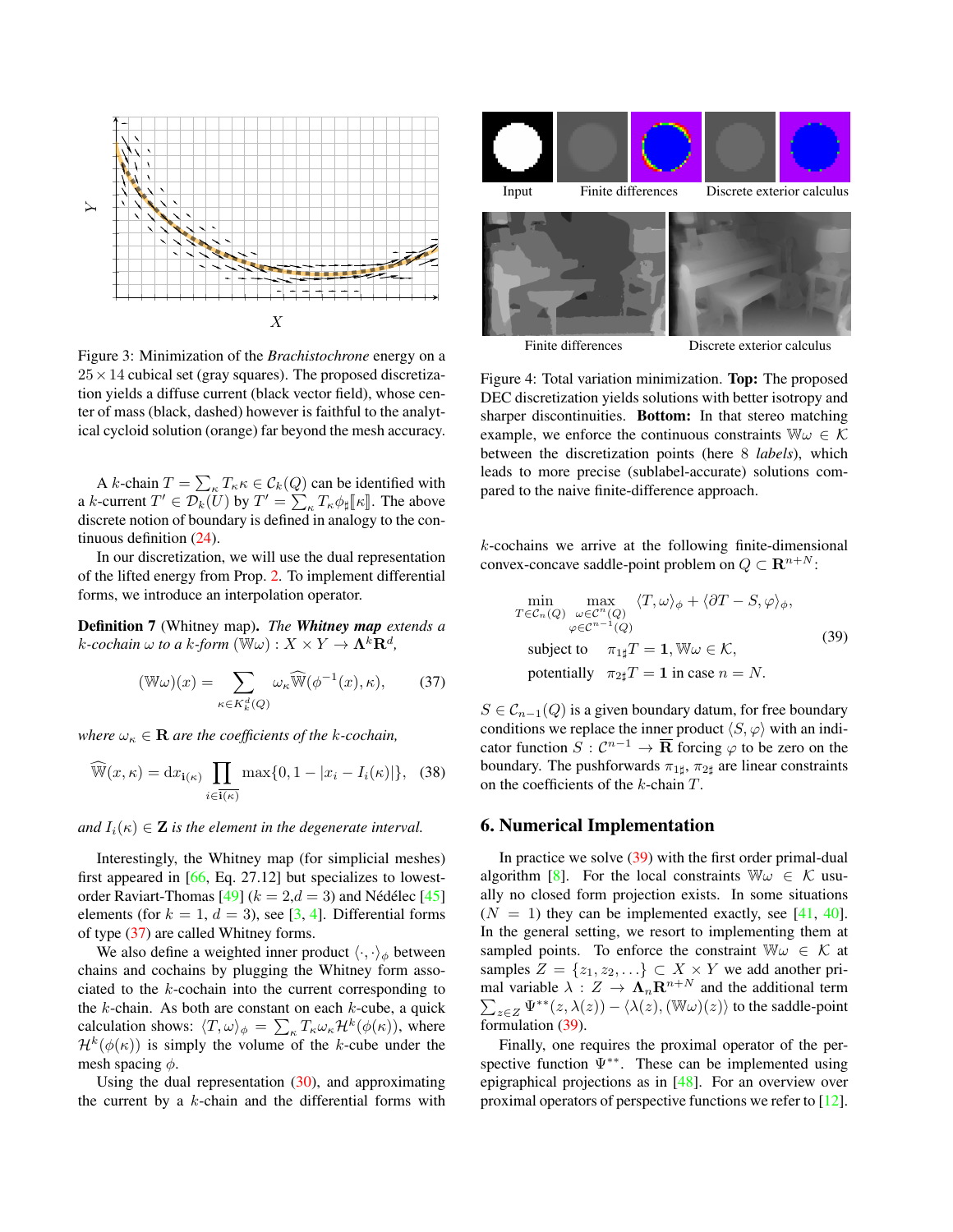<span id="page-7-1"></span><span id="page-7-0"></span>

Figure 5: Global registration of X and Y. **Top:** Our method yields dense pointwise correspondences that are smooth in both directions and correspond to the correct transformation. **Bottom:** 2-D slices through the 4-D density  $||T||$  at the single black pixel. We empirically verify (also at the other points) that the current concentrated near a surface, therefore the recovered solution is near the *global minimum* of the original nonconvex problem.

#### 6.1. Properties of the Discretization

As a first example we solve the Brachistochrone  $[6]$ , arguably the first variational approach. The cost is given by  $c(x, y, \xi) = \sqrt{\frac{1+\xi^2}{2gy}}$  where  $g > 0$  is the gravitational constant. Dirichlet boundary conditions are enforced using the boundary operator. In Fig. [3](#page-6-2) we show the resulting current, which concentrates on the graph of the closed-form solution to the problem, which is a cycloid. The unlifted result is obtained by taking the center of mass of the first component  $T^{\bar{0},0}$  of the current by summing over the horizontal edges in the 1-chain. The obtained result nearly coincides with the exact cycloid. Instead, solutions from MRF approaches would invariably be confined to the vertices or edges of the rather coarse grid.

In Fig. [4](#page-6-3) we solve total variation regularized problems which corresponds to setting  $c(x, y, \xi) = \rho(x, y) + |\xi|$  for some data  $\rho$ . The data is either a quadratic or a stereo matching cost in that example. The proposed approach based on discrete exterior calculus has better isotropy and leads to sharper discontinuities than the common forward difference approach used in literature. Furthermore, by enforcing the constraints  $\mathbb{W}\omega \in \mathcal{K}$  also between the discretization points one can achieve "sublabel-accurate" results as demonstrated in the stereo matching example.

## 6.2. Global Registration

As an example of  $n > 1$ ,  $N > 1$  with polyconvex regularization, we tackle the problem of orientation preserving diffeomorphic registration between two shapes  $X, Y \subset \mathbf{R}^2$  with boundary. We use the cost  $c(x, y, \xi) =$  $(\rho(x, y) + \varepsilon) \sqrt{\det(I + \xi^{\top} \xi)}$ , which penalizes the surface area in the product space and favors local isometry. The parameter  $\varepsilon > 0$  models the trade-off between data and smoothness. In the example considered in Fig. [5](#page-7-0) the data is given by  $\rho(x, y) = ||I_1(x) - I_2(y)||$ , where  $I_1, I_2$  are the shown color images. A polyconvex extension of the above cost, which is large for non-simple vectors is given by the (weighted) mass norm [\(4\)](#page-2-3). The 4-D cubical set  $Q$  is the product space between the two shapes  $X$  and  $Y$ , which are given as quads (pixels). We impose the constraints  $\mathbb{W}\omega \in \mathcal{K}$ at the 16 vertices of each four dimensional hypercube. The proximal operator of the mass norm is computed as in [\[67\]](#page-9-18). Note that the required  $4 \times 4$  real Schur decomposition can be reduced to a  $2 \times 2$  SVD using a few Givens rotations, see [\[65\]](#page-9-34). We further impose  $T^{\bar{0},\tilde{0}} \ge 0$  and  $T^{0,\bar{0}} \ge 0$ , and boundary conditions ensure that  $\partial X$  is matched to  $\partial Y$ . Bijectivity of the matching is encouraged by the pushforward constraints  $\pi_{1\sharp}T = 1$ ,  $\pi_{2\sharp}T = 1$ . After solving [\(39\)](#page-6-1) we obtain the final pointwise correspondences  $f : X \to Y$  from the 2-chain  $T \in C_2(Q)$  by taking its center of mass.

In Fig. [5](#page-7-0) we visualize  $f(x) = \sum_{y} y |(\mathbb{W}T)(x, y)|$ ,  $f^{-1}(y) = \sum_{x} x |(\mathbb{W}T)(x, y)|$ . As one can see, the maps f and  $f^{-1}$  are smooth and inverse to each other. Despite  $n > 1$ ,  $N > 1$ , the current apparently concentrated near a surface and the computed solutions are therefore near the *global optimum* of the original nonconvex problem.

# 7. Discussion and Limitations

In this work, we introduced a novel approach to vectorial variational problems based on geometric measure theory, along with a natural discretization using concepts from discrete exterior calculus. Though observed in practice, we do not have theoretical guarantees that the minimizing current will concentrate on a surface. In case of multiple global solutions, one might get a convex combination of minimizers. Some mechanism to select an extreme point of the convex solution set would therefore be desirable. The main drawback over MRFs, for which very efficient solvers exist [\[27\]](#page-8-35), is that we had to resort to the generic algorithm [\[8\]](#page-8-32) with  $\mathcal{O}(1/\varepsilon)$  convergence. Yet, solutions with high numerical accuracy are typically not required in practice and the algorithm parallelizes well on GPUs. To conclude, we believe that the present work is a step towards making continuous approaches an attractive alternative to MRFs, especially in scenarios where faithfulness to certain geometric properties of the underlying continuous model is desirable.

Acknowledgements. The work was partially supported by the German Research Foundation (DFG); project 394737018 "*Functional Lifting 2.0 – Efficient Convexifications for Imaging and Vision*".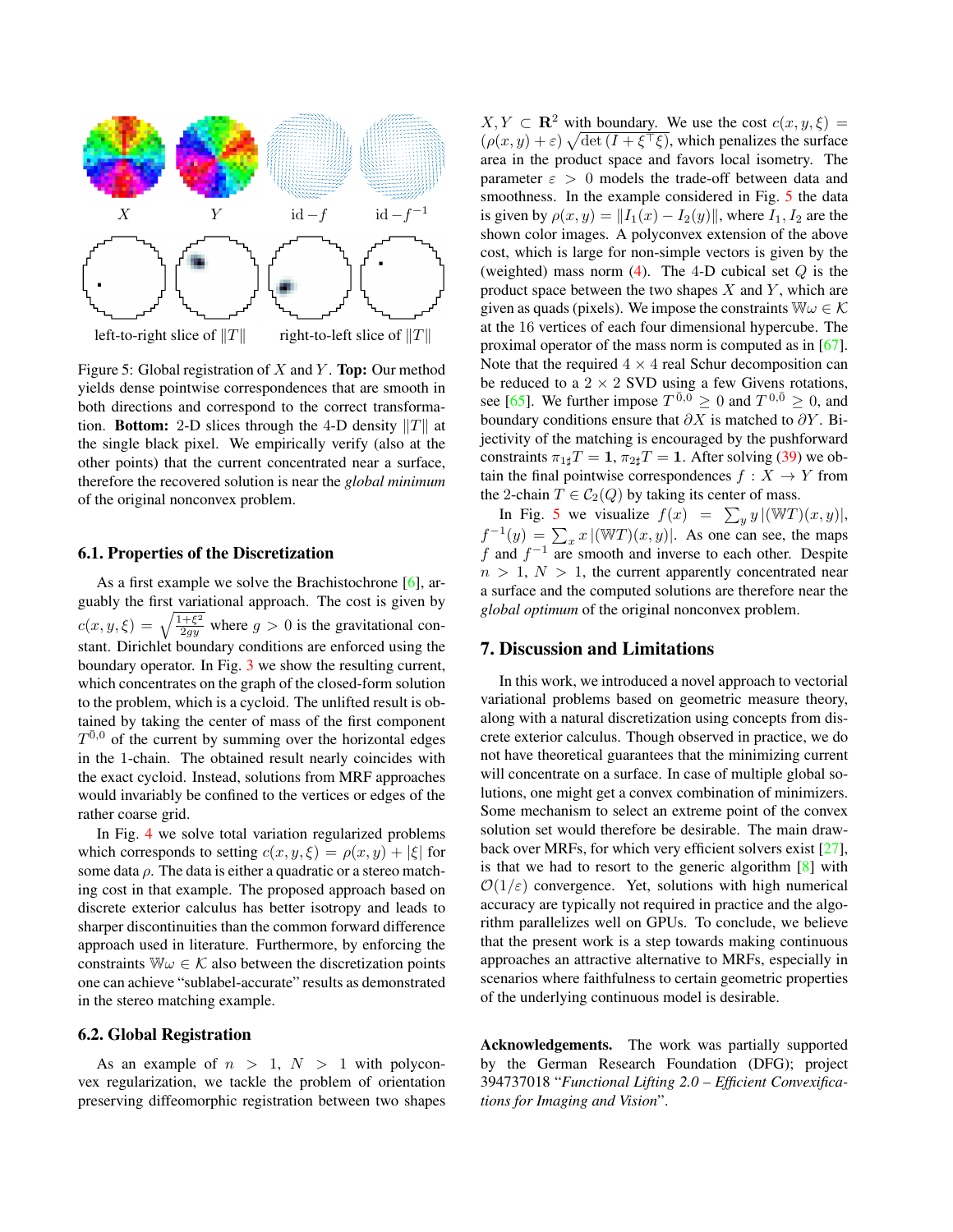# References

- <span id="page-8-17"></span>[1] G. Alberti, G. Bouchitté, and G. Dal Maso. The calibration method for the Mumford-Shah functional and freediscontinuity problems. *Calc. Var. Partial Differential Equations*, 16(3):299–333, 2003. [2](#page-1-0)
- <span id="page-8-10"></span>[2] M. Arjovsky, S. Chintala, and L. Bottou. Wasserstein generative adversarial networks. In *International Conference on Machine Learning (ICML)*, pages 214–223, 2017. [1](#page-0-2)
- <span id="page-8-30"></span>[3] D. N. Arnold and G. Awanou. Finite element differential forms on cubical meshes. *Mathematics of Computation*, 83(288):1551–1570, 2014. [7](#page-6-4)
- <span id="page-8-31"></span>[4] D. N. Arnold, R. S. Falk, and R. Winther. Finite element exterior calculus, homological techniques, and applications. *Acta numerica*, 15:1–155, 2006. [7](#page-6-4)
- <span id="page-8-16"></span>[5] P. Aviles and Y. Giga. Variational integrals on mappings of bounded variation and their lower semicontinuity. *Arch. Ration. Mech. Anal.*, 115(3):201–255, 1991. [2](#page-1-0)
- <span id="page-8-34"></span>[6] J. Bernoulli. Problema novum ad cujus solutionem mathematici invitantur. *Acta Eruditorum*, 18(269), 1696. [8](#page-7-1)
- <span id="page-8-26"></span>[7] H. Busemann, G. Ewald, and G. C. Shephard. Convex bodies and convexity on Grassmann cones. *Math. Ann.*, 151(1):1– 41, 1963. [3](#page-2-5)
- <span id="page-8-32"></span>[8] A. Chambolle and T. Pock. A first-order primal-dual algorithm for convex problems with applications to imaging. *J. Math. Imaging Vis.*, 40:120–145, 2011. [7,](#page-6-4) [8](#page-7-1)
- <span id="page-8-4"></span>[9] Q. Chen and V. Koltun. Robust nonrigid registration by convex optimization. In *International Conference on Computer Vision (ICCV)*, 2015. [1](#page-0-2)
- <span id="page-8-3"></span>[10] Q. Chen and V. Koltun. Full flow: Optical flow estimation by global optimization over regular grids. In *Conference on Computer Vision and Pattern Recognition (CVPR)*, 2016. [1](#page-0-2)
- <span id="page-8-0"></span>[11] L. D. Cohen and R. Kimmel. Global minimum for active contour models: A minimal path approach. *International Journal of Computer Vision*, 24(1):57–78, 1997. [1](#page-0-2)
- <span id="page-8-33"></span>[12] P. L. Combettes and C. L. Müller. Perspective functions: Proximal calculus and applications in high-dimensional statistics. *J. Math. Anal. Appl.*, 457(2):1283–1306, 2018. [7](#page-6-4)
- <span id="page-8-23"></span>[13] K. Crane. Discrete differential geometry: An applied introduction, 2019. [2](#page-1-0)
- <span id="page-8-8"></span>[14] C. Domokos, F. R. Schmidt, and D. Cremers. MRF optimization with separable convex prior on partially ordered labels. In *European Conference on Computer Vision (ECCV)*, 2018. [1](#page-0-2)
- <span id="page-8-14"></span>[15] H. Federer. *Geometric Measure Theory*. Springer, 1969. [2](#page-1-0)
- <span id="page-8-15"></span>[16] H. Federer. Real flat chains, cochains and variational problems. *Indiana Univ. Math. J.*, 24(4):351–407, 1974. [2,](#page-1-0) [6](#page-5-5)
- <span id="page-8-9"></span>[17] A. Fix and S. Agarwal. Duality and the continuous graphical model. In *European Conference on Computer Vision (ECCV)*, 2014. [1](#page-0-2)
- <span id="page-8-27"></span>[18] M. Giaquinta, G. Modica, and J. Souček. *Cartesian currents in the calculus of variations I, II.*, volume 37-38 of *Ergebnisse der Mathematik und ihrer Grenzgebiete. 3.* Springer, 1998. [4,](#page-3-9) [6](#page-5-5)
- <span id="page-8-18"></span>[19] B. Goldluecke, E. Strekalovskiy, and D. Cremers. Tight convex relaxations for vector-valued labeling. *SIAM J. Imaging Sciences*, 6(3):1626–1664, 2013. [2](#page-1-0)
- <span id="page-8-20"></span>[20] T. Goldstein, X. Bresson, and S. Osher. Global minimization of Markov random fields with applications to optical flow. *Inverse Problems & Imaging*, 6(4):623–644, 2012. [2](#page-1-0)
- <span id="page-8-12"></span>[21] D. Hilbert. Mathematische Probleme. *Nachrichten von der Königl. Gesellschaft der Wiss. zu Göttingen*, pages 253–297, 1900. [1](#page-0-2)
- <span id="page-8-28"></span>[22] A. N. Hirani. *Discrete exterior calculus*. PhD thesis, California Institute of Technology, 2003. [6](#page-5-5)
- <span id="page-8-25"></span>[23] J.-B. Hiriart-Urruty and C. Lemaréchal. *Fundamentals of convex analysis*. Springer, 2012. [3](#page-2-5)
- <span id="page-8-1"></span>[24] H. Ishikawa. Exact optimization for Markov random fields with convex priors. *IEEE Trans. Pattern Anal. Mach. Intell.*, 25(10):1333–1336, 2003. [1](#page-0-2)
- <span id="page-8-29"></span>[25] T. Kaczynski, K. Mischaikow, and M. Mrozek. *Computational Homology*. Springer, 2006. [6](#page-5-5)
- <span id="page-8-13"></span>[26] L. V. Kantorovich. Mathematical methods of organizing and planning production. *Management Science*, 6(4):366–422, 1960. [1](#page-0-2)
- <span id="page-8-35"></span>[27] J. Kappes, B. Andres, F. Hamprecht, C. Schnorr, S. Nowozin, D. Batra, S. Kim, B. Kausler, J. Lellmann, N. Komodakis, et al. A comparative study of modern inference techniques for discrete energy minimization problems. In *Conference on Computer Vision and Pattern Recognition (CVPR)*, pages 1328–1335, 2013. [8](#page-7-1)
- <span id="page-8-11"></span>[28] R. Kimmel, R. Malladi, and N. Sochen. Images as embedded maps and minimal surfaces: Movies, color, texture, and volumetric medical images. *International Journal of Computer Vision 39(2)*, 2000. [1](#page-0-2)
- <span id="page-8-7"></span>[29] P. Kohli, A. Shekhovtsov, C. Rother, V. Kolmogorov, and P. Torr. On partial optimality in multi-label mrfs. In *International Conference on Machine learning (ICML)*, pages 480–487, 2008. [1](#page-0-2)
- <span id="page-8-5"></span>[30] V. Kolmogorov. Convergent tree-reweighted message passing for energy minimization. *IEEE Transactions on Pattern Analysis and Machine Intelligence (TPAMI)*, 28(10):1568– 1583, 2006. [1](#page-0-2)
- <span id="page-8-6"></span>[31] V. Kolmogorov and C. Rother. Minimizing nonsubmodular functions with graph cuts - a review. *IEEE Transactions on Pattern Analysis and Machine Intelligence (TPAMI)*, 29(7), 2007. [1](#page-0-2)
- <span id="page-8-24"></span>[32] S. G. Krantz and H. R. Parks. *Geometric Integration Theory*. Birkhäuser Boston, 2008. [2,](#page-1-0) [4](#page-3-9)
- <span id="page-8-21"></span>[33] E. Laude, T. Möllenhoff, M. Moeller, J. Lellmann, and D. Cremers. Sublabel-accurate convex relaxation of vectorial multilabel energies. In *European Conference on Computer Vision (ECCV)*, 2016. [2](#page-1-0)
- <span id="page-8-19"></span>[34] J. Lellmann, E. Strekalovskiy, S. Koetter, and D. Cremers. Total variation regularization for functions with values in a manifold. In *International Conference on Computer Vision (ICCV)*, 2013. [2](#page-1-0)
- <span id="page-8-2"></span>[35] M. Li, A. Shekhovtsov, and D. Huber. Complexity of discrete energy minimization problems. In *European Conference on Computer Vision (ECCV)*, 2016. [1](#page-0-2)
- <span id="page-8-22"></span>[36] B. Loewenhauser and J. Lellmann. Functional lifting for variational problems with higher-order regularization. *Imaging, Vision and Learning Based on Optimization and PDEs*, pages 101–120, 2018. [2](#page-1-0)